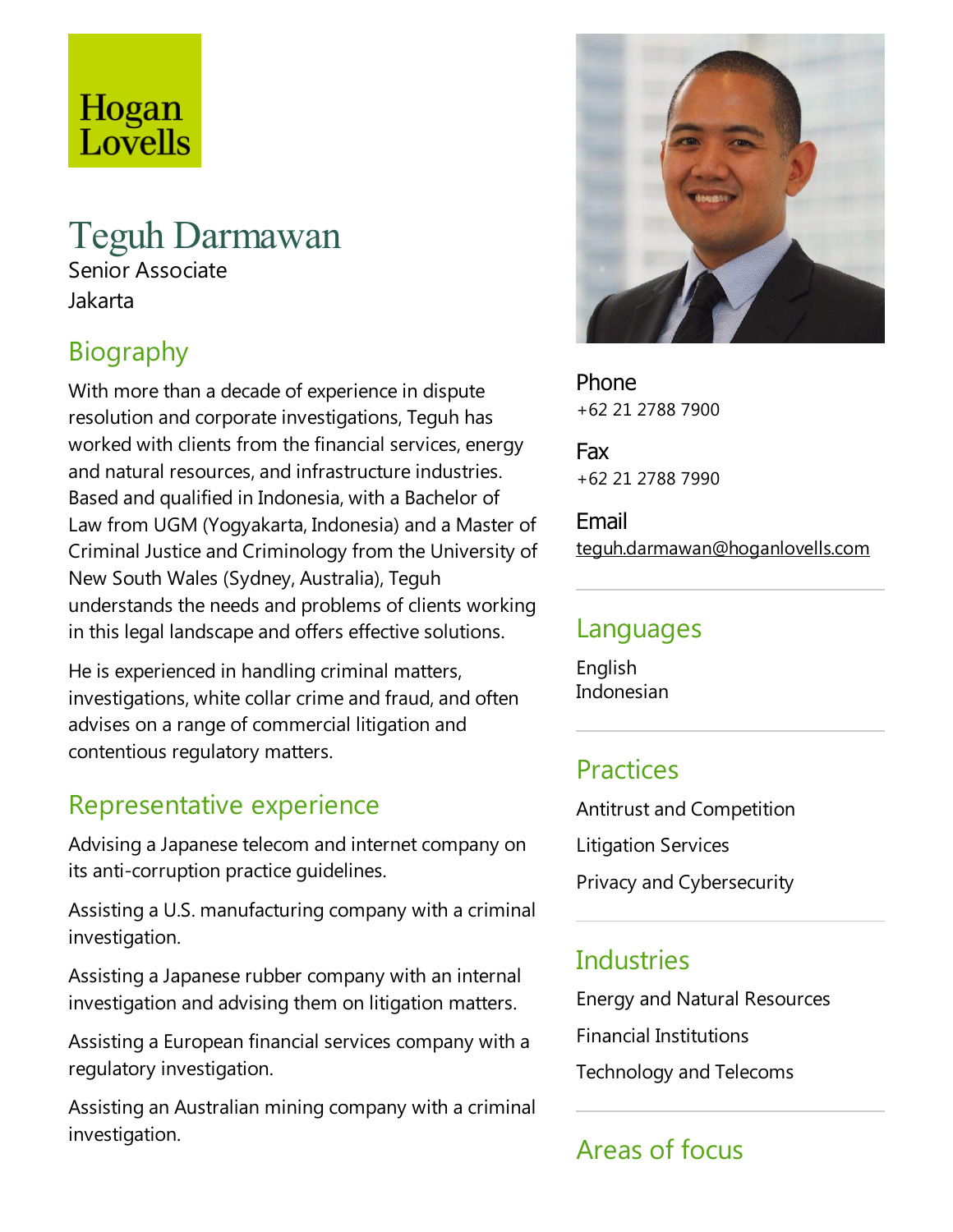Successfully defending a Japanese trading house in an appeal before the Supreme Court on breaches of antitrust law.

Assisting a Japanese trading house with a business competition investigation.

Assisting a German car manufacturer with an internal investigation.

Assisting a French oil company on the enforcement of international arbitration awards.

Representing an Australian-owned mining company in the administrative court.

Assisting a Singaporean financial institution with criminal investigations.

Representing a Singaporean financial institution before the Indonesian Stock Market Arbitration Board.

Representing various clients before the Indonesian National Arbitration Board.

Advising an Australian owned company on Indonesian employment matters.

Advising a foreign embassy in Indonesia in relation to employment matters.

Advising and representing a leading chemistry programs and services company on the termination of its employee.

### Latest thinking and events

- **News** 
	- **Mandatory employment termination report** submission to the local Manpower office is now in force
- **News** 
	- **Mandatory employment termination report** submission to the local Manpower office is now in force
- **News** 
	- Gratification control on financial services sector

Alternative Dispute Resolution Antitrust and Competition Litigation Bribery and Corruption Data Protection IERP Dispute Resolution Governance Government Investigations **Sanctions** 

#### Education and admissions

## Education

Master of Criminal Justice and Criminology, University of New South Wales, Australia, 2015

Bachelor of Laws, Gadjah Mada University, Indonesia, 2001

#### Bar admissions and qualifications

Indonesian Advocates Association (PERADI)

**Analysis**